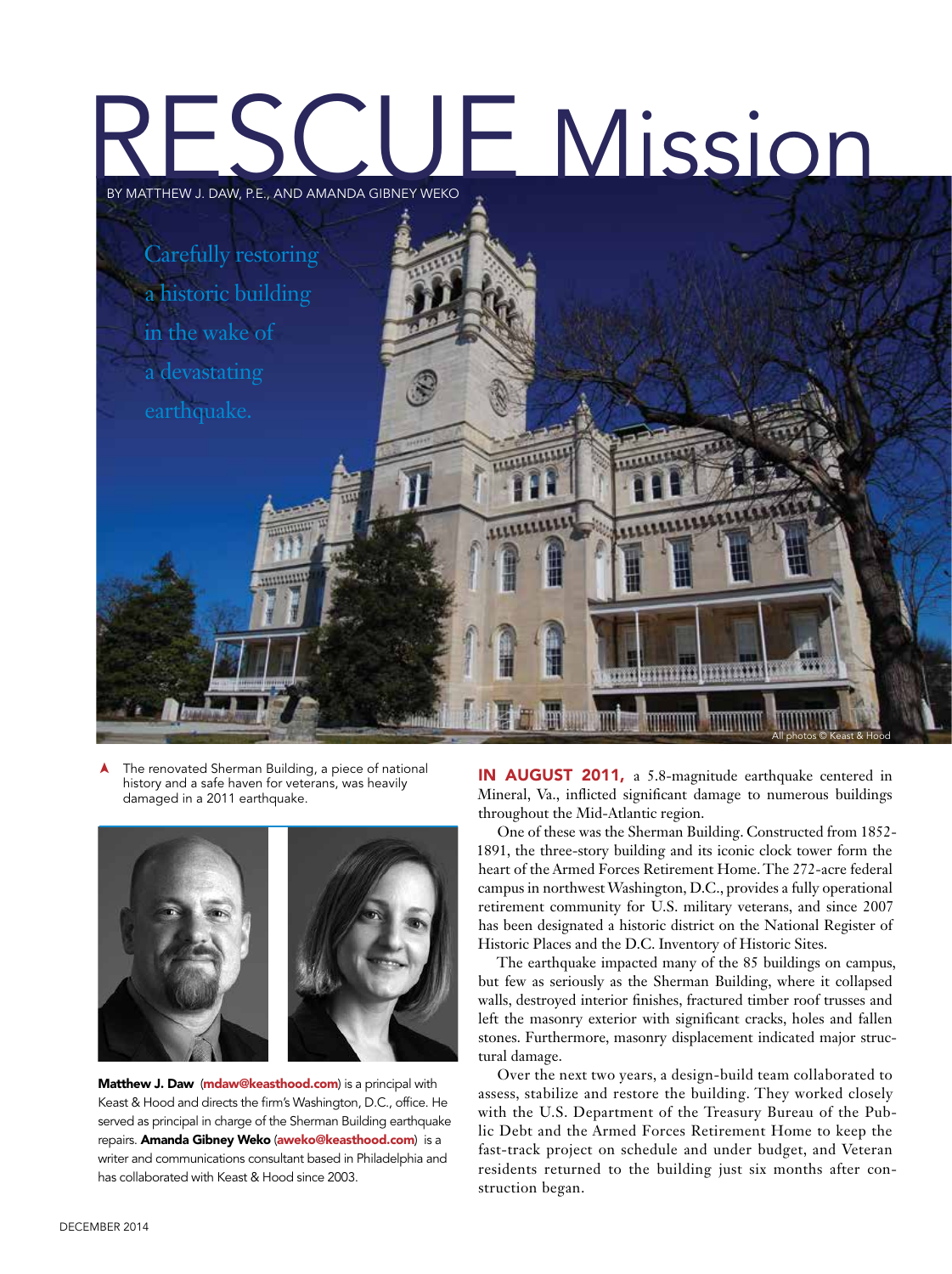➤ Steel was used to reinforce damaged heel joints in the attic's timber roof trusses.

Based on the team's extensive evaluation, the building required reinforcement and seismic upgrades as well as restoration. Structural steel intervention into the fragile unreinforced masonry structure played a crucial role in the process. Using RAM Elements software to design and detail the new steel structure, structural engineer Keast & Hood sensitively and strategically wove roughly 10 tons of new steel framing elements into the historic building fabric, strengthening the existing structure and bracing the masonry for long-term seismic protection. The steel came in the form of roughly 40 pieces, most of them in the 10-ft to 15-foot range: W14×48, W12×53, W12×30 and W6×16. The 26-ft-tall columns were made of HSS10×10×½.

A steel braced frame was added to the open area of the clock tower, with reinforced masonry shear walls added below the deck. Existing parapets and chimneys were reinforced with concealed structural steel reinforcing and Cintec anchors. Engineers provided positive mechanical anchorage of the exterior masonry walls to the woodframed floors and bonded the dress stone to the structural masonry backup with concealed helical anchors. Positive anchorage was also provided at the original cast iron portico using concealed stainless steel fasteners.

Due to the design-build nature of the project and the irregular building geometry, the structural solution incorporated very little conventional framing. The most common pieces of structural steel were tube shapes and wide-flanges used to frame the clock tower reinforcing and replace the original ramps. Angle pieces were used to create new frames for masonry support. A significant amount of cold-formed plate was used where new steel strap anchors were introduced at the floor levels and wall intersections, and structural steel channel was used to repair roof trusses.

### Reconstruction Time

Much of the structural recovery scope focused on reconstructing the iconic 130-ft clock tower, which suffered the most damage. Additional structural work included assessment and reconstruction of retaining walls, ornamental parapets, chimneys and timber roof trusses.

The team performed a digital point cloud laser-scan survey in the field to understand the building's geometry and displacements. The survey documented existing conditions within the tower's unique configuration and the building's unusual geometry to ensure accuracy in repairs.

In response to the extent and severity of the observed distresses, partial deconstruction of the tower was required. Over 20 courses (rows of bricks) of the masonry tower were dismantled and rebuilt around a new structural steel eccentric braced frame (EBF) assembly in conjunction with selective internal reinforcements. Existing conditions such

The partially deconstructed clock tower and the new steel frame. ➤





New internal steel framing in the partially deconstructed tower.

➤

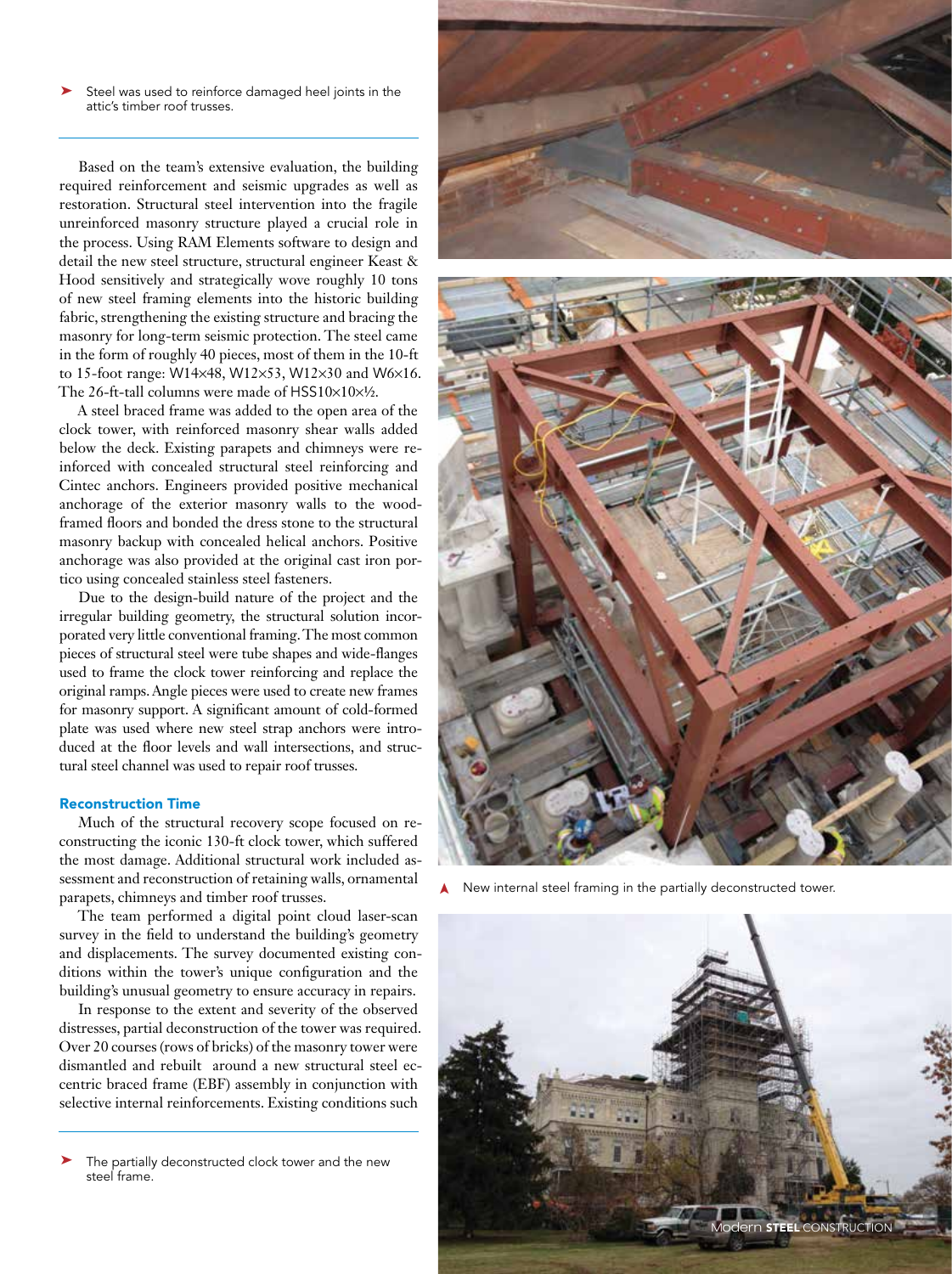

as rounded stone edges, tapering brick backup and the varying cuts and sizes of the original stone impacted the design.

Although engineers investigated alternative reinforcement options for the tower (options included shotcrete, cast-in-place concrete and reinforced masonry), steel was chosen because it offered flexibility for design and construction. This decision also made sense from safety, schedule and aesthetic perspectives. Steel could be fabricated off-site and installed quickly, benefitting the project's fast-track schedule.

Steel erection only took a few days, and installation required scaffolding the entire tower and deconstructing the tower to a working level just below the existing clock tower deck. New steel was installed using a self-erecting tower crane. A new CMU shear wall was built to support the base of the internal steel frame. A scaffold system was then erected in the third floor office to the underside of the clock level. Due to the tight confines of the existing spiral stair, which was blocked by the scaffolding, a small opening was cut in the clock level floor to haul block pallets and other construction materials up into the tower.

### Tucked Away

New and innovative building designs often express structural steel as part of the architectural vocabulary. In the case of the historic Sherman Building, the structural steel insertion was carefully sized and painted to be hidden from the exterior view within the open clock tower, while maintaining accessibility within the tower interior. The effort represents the delicate balance of structural reinforcement and historic preservation required by the project. In addition, using steel at the upper open levels of the tower allowed for the strengthening and anchorage of unreinforced single-wythe stone masonry without adding significant weight to the tower or its foundations. It also provided necessary support to new CMU wall panels installed to offer additional strengthening of the fragile exterior stone shell.

Within the attic, existing wooden roof truss distress was visually apparent, with damage related to both the earthquake and years of moisture decay and termite infestation. Heel joints at the exterior walls, already weakened by earlier deterioration, failed during the earthquake and caused wall separation. Structural steel again made a suitable intervention. The existing timber trusses required an in-depth review using non-destructive resistance drill testing. Since no two trusses were exactly alike, structural steel made a suitable intervention.

Internal reinforcements within the reconstructed clock tower.

Taking cues from the firm's past historic intervention approaches, notably Philadelphia's Academy of Music, Keast & Hood engineers designed steel reinforcements that were carefully threaded into the attic to reestablish the truss heel-joint connections with the wooden trusses. The design necessitated a detailed survey by the fabricator and meticulous installation. Carpenters from Oak Grove Restoration Company worked in tandem with fabricator Crystal Steel to install each new piece of steel by hand.

Large protruding corner turrets were repaired with a grouted sock anchor approach. Stainless steel threaded rods within fabric socks were inserted into dry core-drilled holes in the masonry and filled with cementitious grout for proper bond and compatibility with the historic fabric. This solution stabilized the fragile masonry while providing permanent reinforcement for the turrets and tower. The main chimneys also collapsed during the earthquake and required new structural elements to replace the fragile and flexible masonry structure. New stainless steel armatures were installed to resist future seismic activity and wind loads, with original stone masonry rebuilt around the new frames.

In addition to structural reinforcement, masonry restoration, railing and roof repairs and other preservation efforts were made to bring the Sherman Building back from devastation. More that 3,000 stones in retaining walls, chimneys and parapets were salvaged, catalogued and rebuilt using nearly 100% of the original hand-carved marble. The \$14 million project not only restored the building but also reinstated the home and sense of national pride for 500-plus military veterans who reside in the Armed Forces Retirement Home and the Sherman Building.

## **Owner**

Armed Forces Retirement Home, Washington, D.C.

### **Contractor**

The Christman Company, Reston, Va.

### Architect

Quinn Evans Architects, Washington

#### Structural Engineer

Keast & Hood, Washington

# Steel Team

## Fabricator and Detailer

Crystal Steel Fabricators, Inc., Delmar, Del (AISC Member/AISC Certified Fabricator)

# Erector

Williams Steel Erection Company, Inc., Manassas, Va. (AISC Member/AISC Advanced Certified Steel Erector)